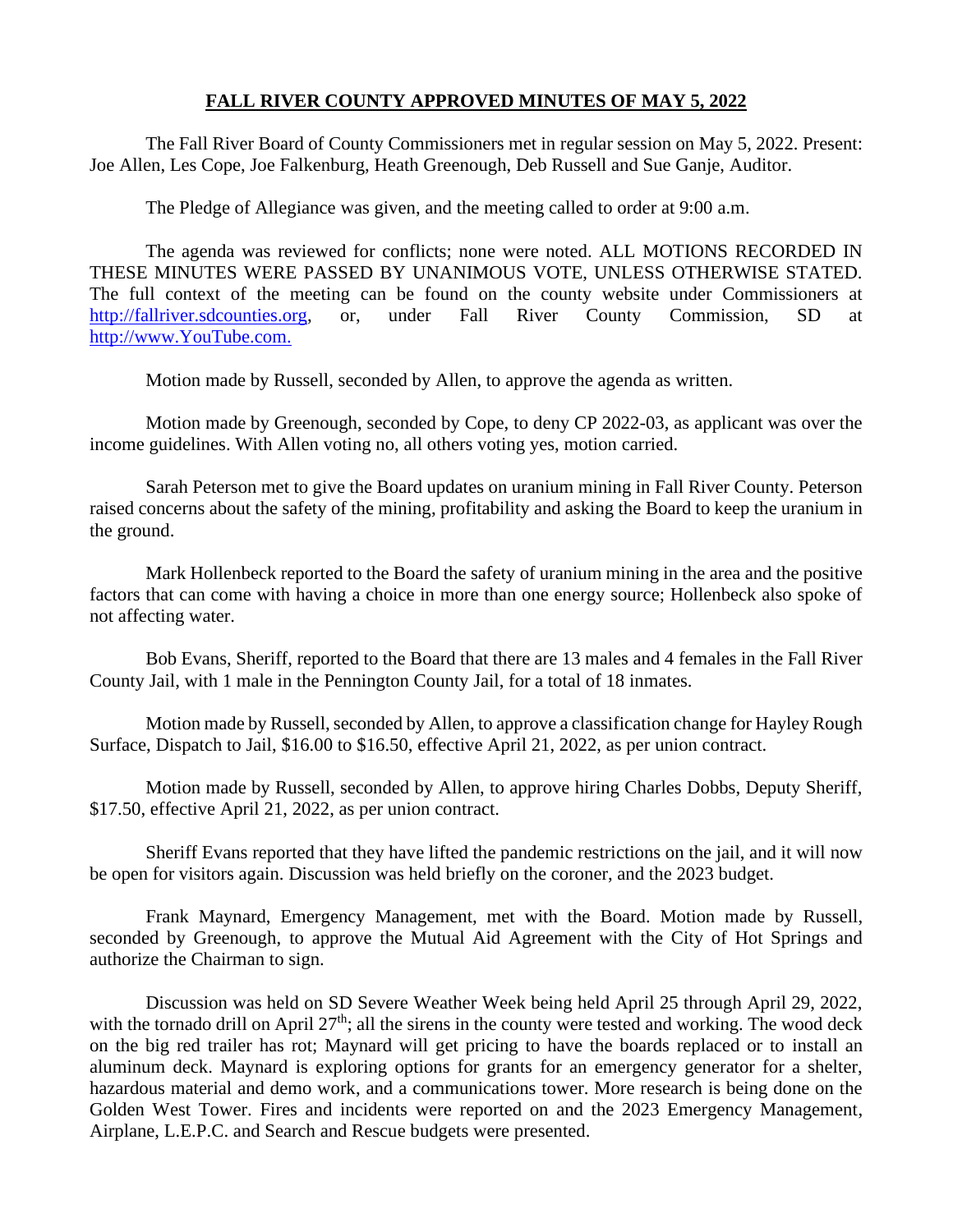Dave Weishaupl, Building Supervisor, met with the Board. Motion made by Russell, seconded by Greenough, to use ARPA funds for the Stanley Steemer service proposals for duct cleaning, in the total amount of \$14,200.00, with a \$750.00 per day fee for Saturdays or after hours.

Motion made by Greenough, seconded by Allen, to approve the Golden West Quote for a HP ProDesk 400 G6 Mini Desktop computer for the Highway Department, in the total amount of \$1,890.60.

The 2022 – 2023 Malt Beverage and SD Wine License Hearing was held as advertised. Motion made by Cope, seconded by Russell, to approve the 2022 – 2023 Malt Beverage and SD Wine License renewals, and authorize the chairman to sign. Renewals were approved for the following businesses: Angostura Den Inc.; Coffee Cup Fuel Stop #9; Common Cents Food Store; Forney's Standard Service; Hidden Lake Campground and Resort LLC; Hot Springs, SD KOA; Inferno on the Beach; Pirates and the Stateline Casino.

Motion made by Russell, seconded by Greenough, to table the budget request from Behavior Management System.

Lily Heidebrink, Director of Equalization, met with the Board. Motion made by Greenough, seconded by Allen to approve refunds for Jim and Wila Kent, mobile home on lease site: 2004 14 X 70 Ridgedale, serial #11267236, as follows: 2017 – \$12.23; 2018 - \$12.55; 2019 – \$12.84; 2020 - \$21.64 and 2021 - \$21.48, in the total amount of \$108.46.

Teresa Pullen, Treasurer, met with the Board. Motion made by Greenough, seconded by Russell, to automatically remove the name on the bank signature card when that individual is no longer in office.

Roger Horton, Edgemont City Council, reported to the Board that quotes/estimates he has obtained to tear down the Oxnard Hotel were around the \$314,000.00. Discussion was held on the possibility of checking with the National Guard to do some removal, the need to proceed with caution due to possible asbestos in the building and of getting grants to help defray the costs. The Board asked that Horton work closely with Maynard on possible grants and to keep them updated.

Motion made by Cope, seconded by Russell, to take off the table the budget request from Behavior Management.

Kim McNemar, Behavior Management Systems presented her 2023 Budget.

Randy Seiler, Highway Superintendent, met with the Board. Motion made by Greenough, seconded by Allen, to approve the April 2022 transfers to reimburse the highway department for fuel used or work performed as follows: Sheriff's Department for \$4,809.83; Weed and Pest Office for \$232.11; Building for \$144.22; Emergency Management for \$160.31; Election for \$41.84 and Director of Equalization \$165.56.

Propane quotes were presented as follows:

Nelson's \$2.09/gallon MG Oil No Bid PJ's No Bid

5/3/22 Propane Quotes 1,000 Gallons Propane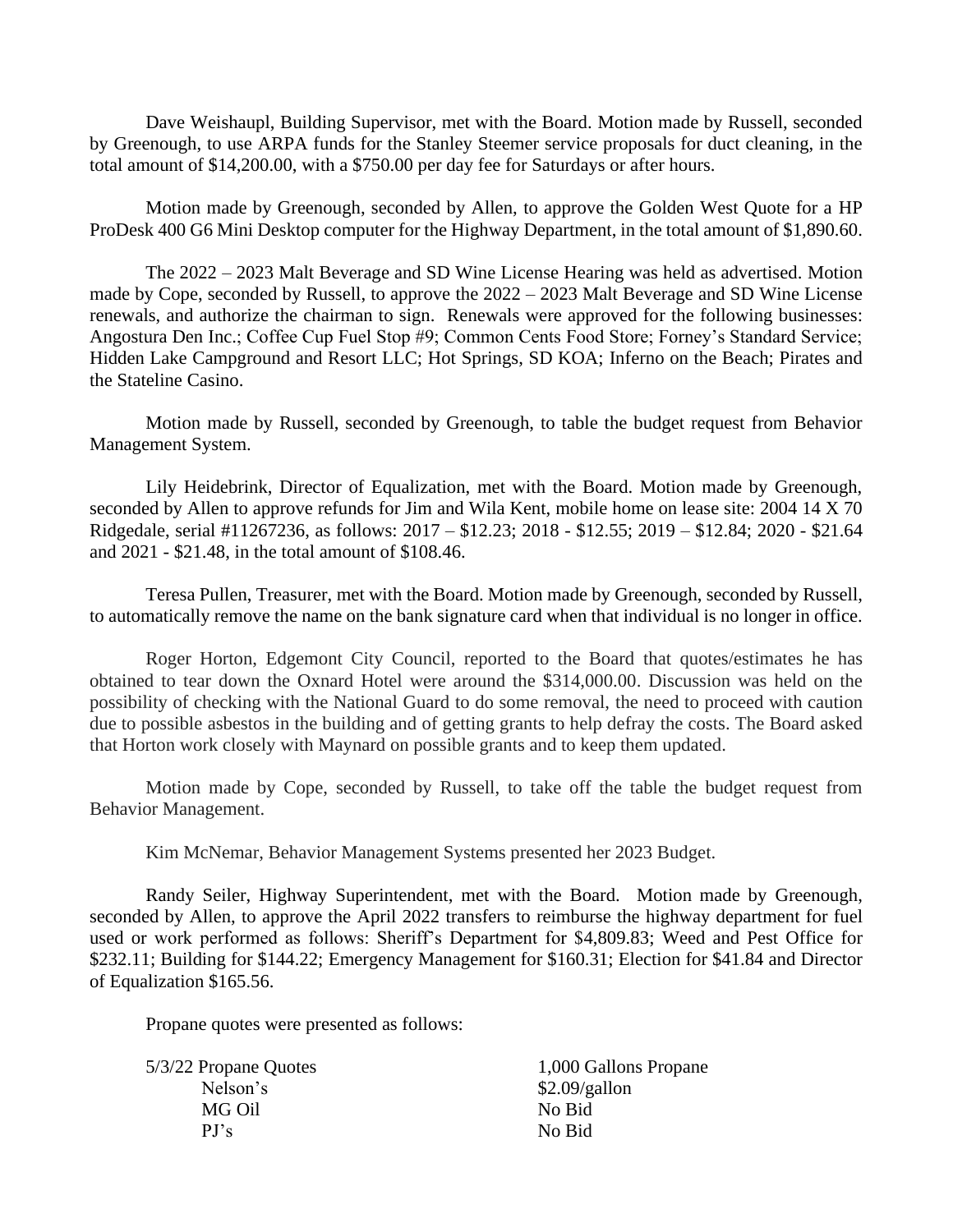Motion made by Russell, seconded by Allen, to approve the low and only bid from Nelson's for 1,000 gallons of propane at \$2.09 per gallon, for a total of \$2,090.00.

Seiler updated the Board that the Argentine Township Bridge was at the final inspections point, with seeding being the only item remaining. Work has begun on the Chilson Bridge, with asphalt being removed off the sides of the road, and bridge removal starting soon. Discussion was held on the SD DOT coming to the County when R-O-W's are complete to review their agreement on the Igloo Access Road, and the possibility of putting mag water or an OTTO Seal on Shep's Canyon Road. Seiler would like to extend the area to crush gravel from Maverick Junction by 5 to 10 miles. Bids can be rejected if needed and a standard PI for all crushing could be set.

Motion made by Allen, seconded by Russell, due to an emergency on roads, that the Board require PI of 4 – 12 for all pits, and that the county can reject any or all bids for the upcoming gravel bid letting.

Tim Goodwin, SD Representative, reported to the Board that he will speak with Game, Fish and Parks about splitting costs for mag water on Shep's Canyon Road.

Motion made by Greenough, seconded by Allen, to approve the bills as follows:

## **GENERAL FUND**

| AMERICAN FAMILY ASSURANCE         | AMERICAN FAMILY ASSURANCE    | \$904.83    |
|-----------------------------------|------------------------------|-------------|
| <b>AMAZON CAPITAL SERVICES</b>    | <b>SUPPLY</b>                | \$1,075.10  |
| <b>AT&amp;T MOBILITY</b>          | <b>CELL PHONE PLAN</b>       | \$8.57      |
| A-Z SHREDDING INC                 | <b>SHREDDING</b>             | \$76.00     |
| <b>BLACK HILLS CHEMICAL</b>       | <b>SUPPLY</b>                | \$289.84    |
| BQ & ASSOCIATES, P.C., LLO        | <b>GARNISHMENT</b>           | \$131.00    |
| <b>BLACK HILLS ENERGY</b>         | UTILITY POWER ELECTRIC       | \$4,371.06  |
| <b>BOMGAARS SUPPLY</b>            | <b>SUPPLY</b>                | \$20.36     |
| <b>BOSTON MUTUAL LIFE INS CO</b>  | LIFE INSURANCE               | \$32.76     |
| CAMERON, GEORGE                   | <b>COURT REPORTER</b>        | \$79.80     |
| <b>CREDIT COLLECTION BUREAU</b>   | <b>COLLECTIONS</b>           | \$604.18    |
| DELTA DENTAL PLAN OF SD           | <b>DELTA DENTAL</b>          | \$2,406.20  |
| <b>EFTPS</b>                      | <b>EFTPS PAYROLL TAXES</b>   | \$42,259.78 |
| <b>EDGEMONT PUBLIC LIBRARY</b>    | 2022 BUDGET ALLOTMENT        | \$4,000.00  |
| <b>EN-TECH LLC</b>                | <b>FUMIGATION</b>            | \$450.00    |
| FARRELL, FARRELL & GINSBACH       | CAAF/MI                      | \$5,400.44  |
| FRANSEN, JEFFERY                  | <b>CAAF</b>                  | \$101.00    |
| <b>GALLS</b>                      | <b>SUPPLY</b>                | \$156.39    |
| <b>GOLDEN WEST TECHNOLOGIES</b>   | SERVICE/NETWORK/SERVER       | \$5,342.74  |
| <b>GOVERNORS INN</b>              | <b>HOTEL</b>                 | \$348.00    |
| <b>HEAVY HIGHWAY FRINGE</b>       | <b>INSURANCE FEES</b>        | \$570.00    |
| HIRST, VAL                        | <b>TAX REFUND</b>            | \$120.15    |
| HOT SPRINGS ACE HARDWARE          | <b>SUPPLY</b>                | \$304.19    |
| <b>HOT SPRINGS AUTOMOTIVE</b>     | <b>SUPPLY</b>                | \$345.32    |
| <b>HOT SPRINGS PUBLIC LIBRARY</b> | <b>2022 BUDGET ALLOTMENT</b> | \$25,000.00 |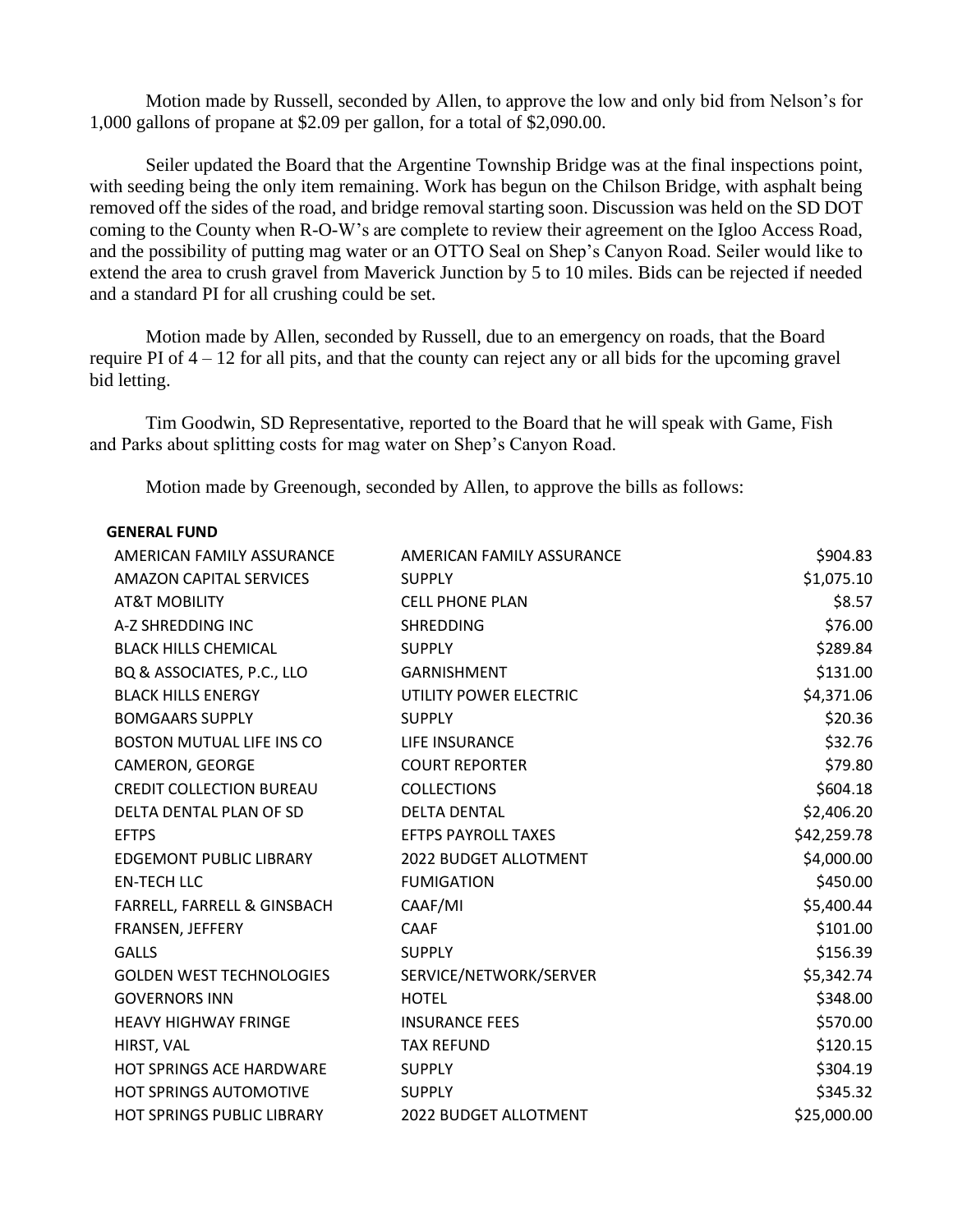| <b>IOWA LABORERS DISTRICT</b>       | <b>HEALTH INSURANCE</b>       | \$20,892.50  |
|-------------------------------------|-------------------------------|--------------|
| LIUNA LABORERS LOCAL 620            | UNION DUES/LOCAL 620 UNION    | \$351.00     |
| <b>LYNN'S DAKOTAMART</b>            | <b>SUPPLY</b>                 | \$47.91      |
| <b>MARTY'S TIRE &amp; AUTO BODY</b> | <b>SERVICE</b>                | \$752.00     |
| MASSA DENTAL OFFICES PC             | <b>INMATE MEDICAL</b>         | \$32.00      |
| MCNEMAR, KIM                        | MI                            | \$300.00     |
| MCGLUMPHY, ERIN                     | <b>TRAVEL REIMBURSEMENT</b>   | \$428.00     |
| MCLEODS OFFICE SUPPLY CO.           | <b>SUPPLIES</b>               | \$801.98     |
| NATIONWIDE RETIREMENT SOL           | NATIONWIDE RETIREMENT         | \$700.00     |
| NEW YORK LIFE INSURANCE             | NEW YORK LIFE INSURANCE       | \$65.00      |
| NORTON, TINA                        | <b>CONTRACT NURSE INMATE</b>  | \$1,775.00   |
| CHILD SUPPORT PAYMENT CNT           | <b>CHILD SUPPORT</b>          | \$655.00     |
| OTIS ELEVATOR COMPANY               | SERVICE CONTRACT              | \$451.38     |
| PENN CO STS ATTNY OFFICE            | MI/QMHP                       | \$215.00     |
| <b>QUILL CORPORATION</b>            | <b>OFFICE SUPPLIES</b>        | \$274.64     |
| RELIANCE STANDARD LIFE              | <b>VISION PLAN</b>            | \$279.14     |
| SD DEPARTMENT OF HEALTH             | <b>BLOOD DRAW ANALYSIS</b>    | \$675.00     |
| SD RETIREMENT SYSTEM                | <b>SDRS CONTRIBUTION</b>      | \$20,484.31  |
| SERVALL                             | <b>RUG/UNIFORM SERVICE</b>    | \$432.37     |
| <b>SHRM</b>                         | <b>SUBSCRIPTION</b>           | \$229.00     |
| SOFTWARE SERVICES INC               | SOFTWARE SERVICES             | \$990.00     |
| SONNY'S SUPER FOODS                 | <b>SUPPLY</b>                 | \$33.90      |
| SOUTHERN HILLS LAW PLLC             | <b>CAAF</b>                   | \$317.80     |
| NORTON, MIKAYLA                     | <b>BLOOD DRAW</b>             | \$150.00     |
| <b>TREASURER - EXPENSES</b>         | TREASURER                     | \$15.10      |
| UNITED WAY BLACK HILLS              | UNITED WAY DONATION           | \$122.00     |
| <b>VERIZON WIRELESS</b>             | <b>CELL PHONE PLAN</b>        | \$455.24     |
| <b>WENDELL'S GARAGE</b>             | MAINTENANCE                   | \$74.90      |
| <b>WESTERN MAILERS</b>              | PRE-SORT MAILING              | \$693.86     |
| YANKTON CO. SHERIFF                 | SERVED                        | \$50.00      |
| MILES, SASHA                        | <b>BLOOD DRAW</b>             | \$225.00     |
| GOSSEL, JIMMY                       | <b>TAX REFUND</b>             | \$65.85      |
| STEVENS, MARVIN J ESTATE            | <b>TAX REFUND</b>             | \$51.65      |
|                                     | TOTAL FOR GENERAL FUND        | \$147,484.24 |
| <b>COUNTY ROAD &amp; BRIDGE</b>     |                               |              |
| A & B WELDING SUPPLY CO.            | <b>WELDING SUPPLIES/LEASE</b> | \$171.91     |
| ADVANCED DRUG TESTING               | RANDOM EMPLOYMEE DRUG TEST    | \$26.00      |
| AMERICAN FAMILY ASSURANCE           | AMERICAN FAMILY ASSURANCE     | \$365.50     |
| <b>AMAZON CAPITAL SERVICES</b>      | <b>SUPPLY</b>                 | \$98.05      |
| <b>BLACK HILLS ENERGY</b>           | UTILITY POWER ELECTRIC        | \$780.16     |
| BROSZ ENGINEERING, INC.             | ENGINEERING                   | \$25,090.00  |
| <b>BUTLER MACHINERY CO.</b>         | SUPPLIES/REPAIRS              | \$1,143.60   |
| DELTA DENTAL PLAN OF SD             | <b>DELTA DENTAL</b>           | \$523.70     |
| <b>FLOYD'S TRUCK CENTER</b>         | REPAIRS/PARTS                 | \$337.80     |
| <b>EFTPS</b>                        | <b>EFTPS PAYROLL TAXES</b>    | \$9,904.01   |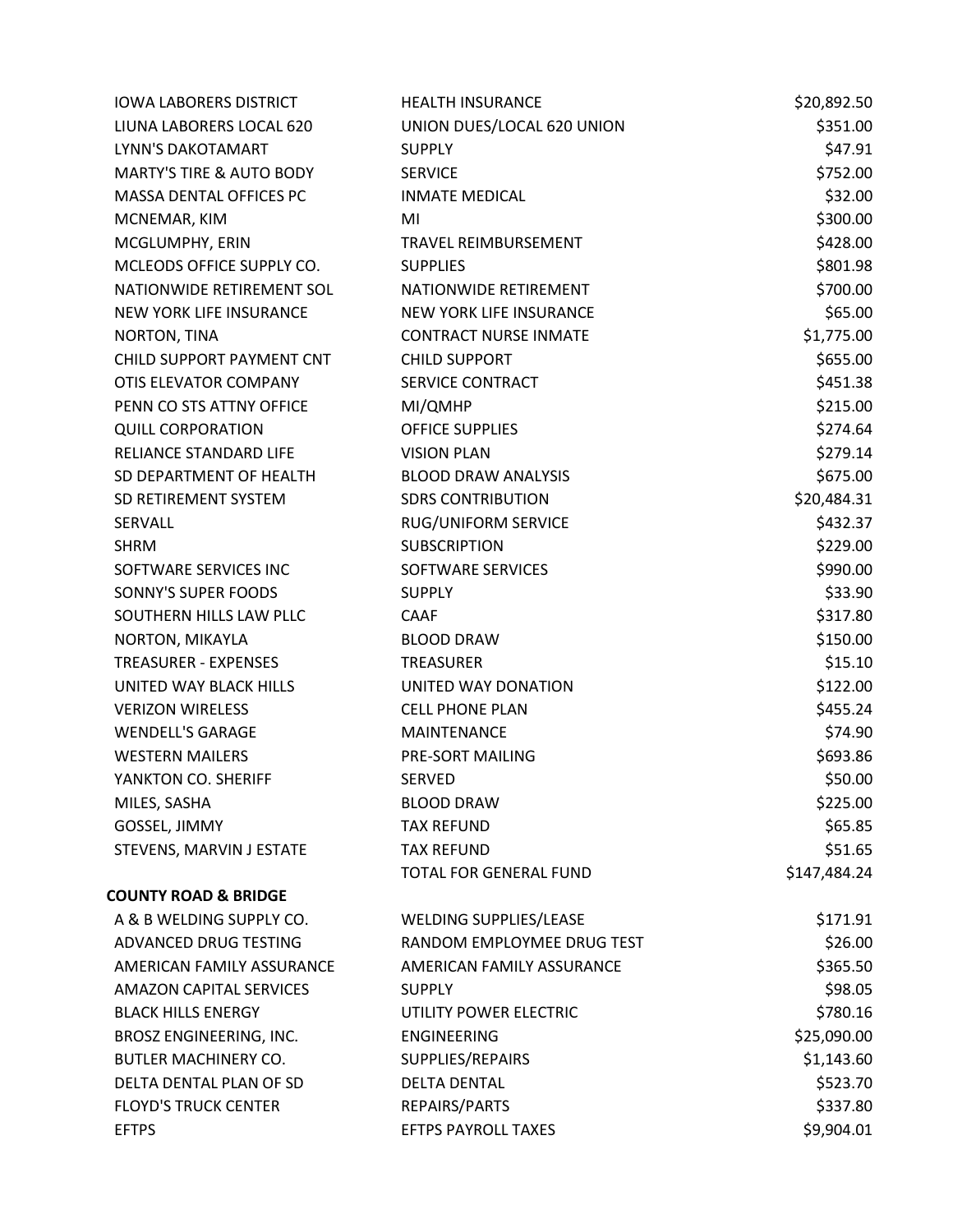| <b>AUTO PARTS/REPAIR</b>              | \$17.53      |
|---------------------------------------|--------------|
| PRE-EMPLOYMENT PHYSICAN               | \$50.00      |
| SUPPLIES/PARTS                        | \$59.95      |
| SERVICE/NETWORK/SERVER                | \$8.50       |
| <b>ROAD PROJECT</b>                   | \$318,883.17 |
| <b>INSURANCE FEES</b>                 | \$165.00     |
| <b>AUTO SUPPLY PARTS</b>              | \$165.83     |
| <b>HEALTH INSURANCE</b>               | \$5,780.00   |
| <b>UNION DUES</b>                     | \$189.00     |
| <b>VISION PLAN</b>                    | \$40.80      |
| <b>SUPPLIES</b>                       | \$124.47     |
| <b>SDRS CONTRIBUTION</b>              | \$5,247.40   |
| <b>CELLPHONE REIMBURSEMENT</b>        | \$75.00      |
| SUPPLEMENTAL RETIREMENT               | \$40.00      |
| <b>SUPPLY</b>                         | \$612.50     |
| UNITED WAY DONATION                   | \$20.00      |
| TOTAL COUNTY ROAD & BRIDGE            | \$369,919.88 |
|                                       |              |
| AMERICAN FAMILY ASSURANCE             | \$129.09     |
| <b>SUPPLY</b>                         | \$9.37       |
| <b>COLLECTIONS</b>                    | \$302.86     |
| <b>DELTA DENTAL</b>                   | \$411.60     |
| <b>EFTPS PAYROLL TAXES</b>            | \$5,654.70   |
| SERVICE/NETWORK/SERVER                | \$25.50      |
| <b>INSURANCE FEES</b>                 | \$105.00     |
| <b>HEALTH INSURANCE</b>               | \$3,157.00   |
| <b>UNION DUES</b>                     | \$81.00      |
| <b>VISION PLAN</b>                    | \$12.66      |
| <b>SDRS CONTRIBUTION</b>              | \$2,991.43   |
| <b>CELL PHONE PLAN</b>                | \$41.90      |
| UNIFORM ALLOWANCE                     | \$93.43      |
| TOTAL FOR 911 SURCHARGE REIMBURSEMENT | \$13,015.54  |
|                                       |              |
| <b>SUPPLY</b>                         | \$10.66      |
| <b>EFTPS PAYROLL TAXES</b>            | \$1,560.22   |
| SERVICE/NETWORK/SERV                  | \$8.50       |
| 2022 MEMBERSHIP                       | \$39.00      |
| <b>SDRS CONTRIBUTION</b>              | \$635.42     |
| <b>CELL PHONE PLAN</b>                | \$83.80      |
| TOTAL FOR EMERGENCY MANAGEMENT        | \$2,337.60   |
|                                       |              |
| <b>EFTPS PAYROLL TAXES</b>            | \$282.92     |
| TOTAL FOR 24/7 SOBRIETY FUND          | \$282.92     |
|                                       |              |
| SOFTWARE SERVICES                     | \$176.00     |
|                                       |              |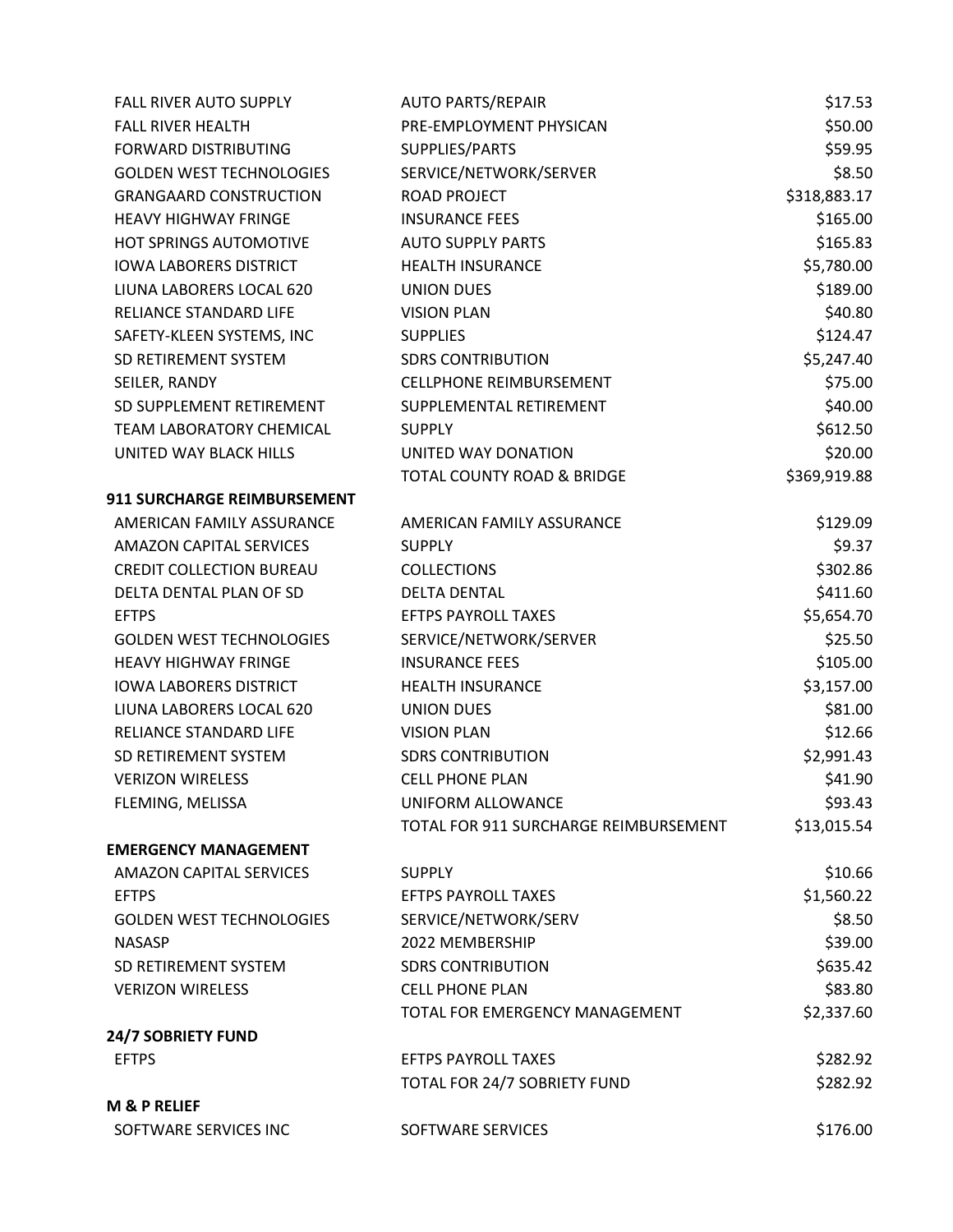|                                 | <b>TOTAL FOR M &amp; P RELIEF</b>     | \$176.00     |
|---------------------------------|---------------------------------------|--------------|
| <b>COURTHOUSE BUILDING FUND</b> |                                       |              |
| HIRST, VAL                      | TAX REFUND                            | \$5.68       |
| GOSSEL, JIMMY                   | <b>TAX REFUND</b>                     | \$2.88       |
| STEVENS, MARVIN J ESTATE        | <b>TAX REFUND</b>                     | \$2.33       |
|                                 | TOTAL FOR COURTHOUSE BUILDING FUND    | \$10.89      |
|                                 | TOTAL PAID BETWEEN 4/22/22 AND 5/5/22 | \$533,227.10 |

Break was taken at 9:57 a.m. and the meeting reconvened at 10:04 a.m.

Public comment was heard from Seiler about the Solar Farm and large rocks being put at the end of the county road; Seiler asked that the Solar Farm cover it up good; he has not heard about the railroad crossings in Oral yet. Cindy Brunson asked that the Board know that the Fort Igloo Road was in disrepair, and people are driving on the shoulders; Seiler will fill in the holes. Additional comments were heard from Fall River County residents with further concerns about uranium mining within the county.

Motion made by Cope, seconded by Greenough, to table items for Lance Russell, State's Attorney, and Ron Haugen until a later meeting, when the State's Attorney could be available.

John Jordan, Meade County resident, would like to be invited to the next meeting that Haugen would be available for; they are glad to work with Fall River County.

Sue Ganje, Auditor, met with the Board. Motion made by Allen, seconded by Greenough, to approve hiring Julie Silvernail, temporary fill-in for elections, on an as needed basis, \$14.00 per hour, effective immediately.

Motion made by Russell, seconded by Greenough, to approve the rental contract for Microsoft Imaging Systems, Inc. and authorize the Auditor to sign.

Motion made by Russell, seconded by Allen, to rescind the Black Hills Power's Stipulation, #2022-22, pay '23, parcel 05000-01007-302-00, as that parcel should be locally assessed for pay '2023 taxes, and that BHP will be building a substation on the Fall River Solar project. When production begins that property will be a centrally assessed utility.

Motion made by Russell, seconded by Allen, to allow Sue Ganje, Auditor, to elect the final rule allowing counties to use up to \$10 million of the ARPA Recovery Funds as "loss revenue" for the provision of general government services (salaries) without needing to use the Treasury revenue loss formula.

Motion made by Russell, seconded by Greenough, to rescind the motions for previous premium pay bonus's in November and December of 2021 due to electing the loss revenue provision.

Joe Allen, Commissioner, spoke to the Board of an opportunity to possibly acquire property east of the courthouse for a site of a future justice center. Allen stated that the homeowner would take \$365,000.00 for both properties and there could be a possibility of trading our storage building with Bill Tanner. Discussion was held on the possibility of selling some land that the county acquired to help pay for the land near the courthouse to help defray costs.